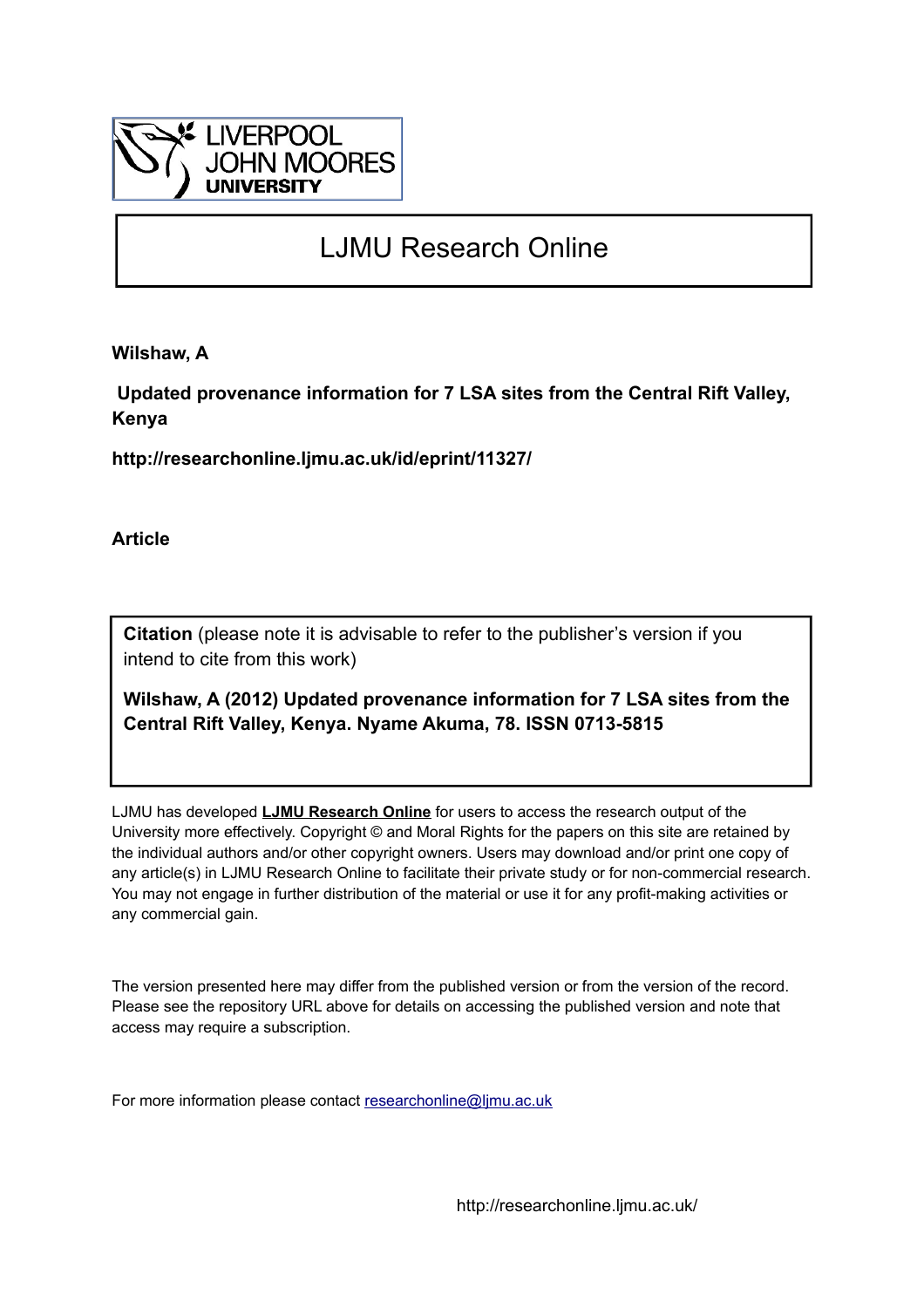## **KENYA**

## **Updated provenance information for 7 LSA sites from the Central Rift Valley, Kenya**

Alex Wilshaw Leverhulme Centre for Human Evolutionary Studies University of Cambridge, UK Email: aw386@cam.ac.uk

The National Museums of Kenya houses many archaeological collections of great scientific value that are used regularly by contemporary researchers. However, there are a large number of collections that were made in the early part of the  $20<sup>th</sup>$  century that are either under-utilised because of an absence of important provenance information – primarily concerning the location of the sites, or they are not used at all. As a result, they have been largely excluded from published work and have little or no future in archaeological research.

This situation is an unfortunate waste of important archaeological evidence. In order to enhance the potential of such sites for future generations, an attempt was made to update the location information to modern standards as part of a wider study into the Late Stone Age (LSA) of the Central Kenyan Rift. This was achieved by discovering either a) a Kenya Survey map reference for the site (which was rare), or b) a description of the site's location, which could be identified on a Kenya Survey map using landmarks and other relative measures that could then be converted into Global Positioning System (GPS) data. This was attempted for more than 20 LSA sites, of which seven eventually resulted in a site location with a reliable degree of accuracy.

A brief description of each site is given below and summarised in Table 1 giving the site name and Kenya National Museum number (KNM) that can be used to locate the collection in the museum, the Kenya Survey map number and co-ordinates of landmarks associated with the site (all of which are 1:50,000 scale), and the converted GPS location information. Unfortunately, the archival material held in the archaeology department of the National Museums of Kenya is not catalogued and so sources cannot be referenced directly within the archive. However, the information utilised in the location of sites originated predominantly from the catalogue cards and collection labels stored with the artefacts and these can be found using the associated KNM number.

| Site name                    | <b>KNM</b>            | Map     | <b>Coordinates</b> | Longitude  | Latitude   |
|------------------------------|-----------------------|---------|--------------------|------------|------------|
| 1. Gilgil CDF                | 616                   | 133/2   | AK994424           | 36°18'2"E  | 0°31'2''5  |
| 2. Gilgil Estate             | 603                   | 119/4   | BK065548           | 36°21'45"E | 0°24'37''5 |
| 3. Gilgil Township           | 615                   | 119/4   | BK015450           | 36°19'20"E | 0°30'2''5  |
| 4. Griswold-Williams Farm    | 635                   | $\cdot$ | $\blacksquare$     | 36°31'10"E | 1°10'10''5 |
| 5. Kabete Mwimuto            | 597                   | $\cdot$ | $\bullet$          | 36°45'20"E | 1°15'20''5 |
| 6. Knightwick                | 611                   | $\cdot$ | $\cdot$            | 36°31'0"E  | 1°11'0''S  |
| 7. Little Gilgil River sites | 614, 618,<br>619, 620 | 133/2   | <b>BK0542</b>      | 36°21'20"E | 0°31'16''S |

**Table 1:** Location data for the seven updated collections.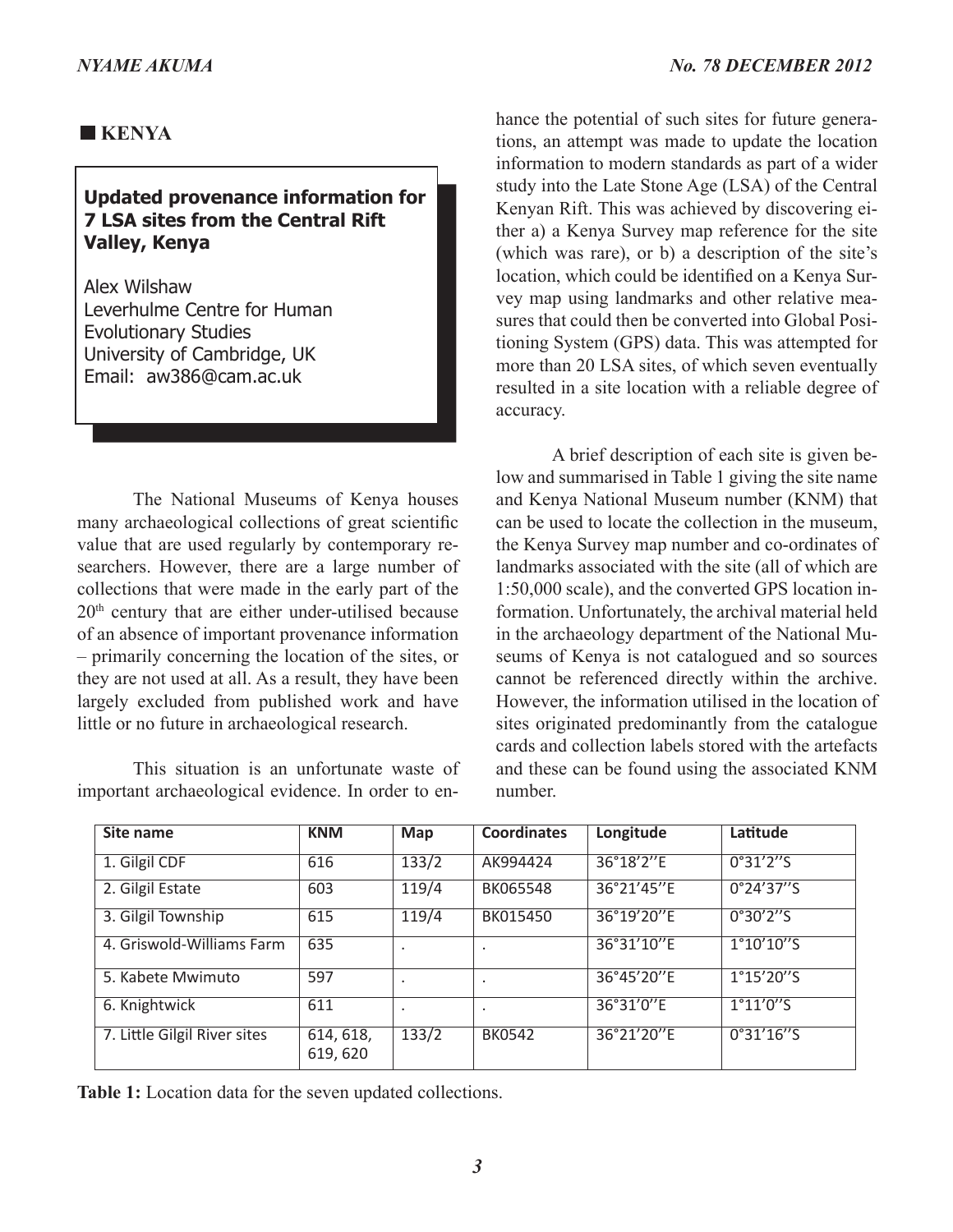*1. Gilgil Caxton Dairy Farm (CDF).* This is a small surface collection (Q.6.g), reported to be from a farm just outside Gilgil approximately 5km southeast of Lake Elmenteita, that was collected in 1944 by Captain Scale. A collection of small farm buildings, cattle troughs and a water pump can be located in the expected area (AK994424 133/2), and is highly likely to have once been Caxton Dairy Farm. This is used as a general location for the location of the assemblage  $(36^{\circ}18'2''E 0^{\circ}31'2''S)$ , but is unlikely to be the exact location.

*2. Gilgil Estate.* This collection of artefacts (Q.4.a.1) is described as being found *in situ* in silts below a railway bridge near to the Rumuruti to Gilgil Road (now East Road) by L.S.B. Leakey in 1938. This site can be quite precisely located. There is a single railway bridge that fits the description, which can be found at BK065548 on Kenya Survey map 119/4; the railway line can also clearly be seen on Google Earth (36°21'45"E 0°24'37"S).

*3. Gilgil Township.* This is a small surface collection (Q.6.a), which was reportedly found *in situ* with a number of bovid and equid teeth by Captain Scale. No specific date is mentioned for the collection, but Scale was predominantly active during the early-mid 1940s. The township from this period can be found on a map to give a general location for the collection (BK015450 133/2)(36°19'20"E 0°30'2"S).

*4. Griswold-Williams Farm*. This is an open site, its numbering (Q.18) suggests it was collected in the 1930s, possibly by L.S.B. Leakey; the only known location information is that it is on the Knightwick Escarpment, close to the north of the Knightwick Site, in the Kedong Valley. Using the relative location of this site to Knightwick and the approximate distances stipulated in the description, a location has been given which would be in the general vicinity of the site (36°31'10"E 1°10'10"S).

*5. Kabete Mwimuto.* This surface collection (Q.1.a.1) was made in 1932. The location information is vague, but Kabete Mwimuto is named on

Kenya Survey map 148/1 (36°45'20"E 1°15'20"S); these coordinates are suggested as a general location for the site which, given the small size of the settlement at the time, would be in reasonable proximity.

*6. Knightwick.* This assemblage was collected in two series from a ditch. L.S.B. Leakey and the East African Archaeological Expedition made the initial collection in 1929, followed by a further collection (which may have been a small excavation) in 1937-1940 (Q.4.e). The location of this site is reported to be on Griswold-Williams Farm land on the Knightwick Escarpment, on the southern edge of the Kinangop Plateau where it meets the Kedong Valley. Also it is only a few miles to the south of Montagu's Farm – a site that does have accurate location information (BJ513722 map 148/1)  $(36°31'20"E 1°8'0"S)$ . A location point is given for this site, and although it cannot be verified as completely accurate, must be within the general vicinity of the site given the location descriptions (36°31'0"E 1°11'0"S).

*7. Little Gilgil River*. The Little Gilgil River site is made up of four accessions (Q.6.a, d, e and f), which were discovered by L.S.B. Leakey and Copley between 1931 and 1942. The sites are said to be located within close proximity to each other, eroding out from along the Little Gilgil River, near to where it adjoins the larger Gilgil River. This can be located on Kenya Survey map 133/2 in grid square BK0542, and although the exact location cannot be determined, a fairly accurate general location can be awarded to these collections (36°21'20"E 0°31'16"S).

Overall, these investigations give reasonably accurate location data for over 700 shaped stone tools. It would be inappropriate to use such sites in studies relying on highly accurate location data or for complex spatial analyses in which a divergent location could influence the results. However, researchers engaging in projects that require only a general site location would be able to include these sites in a dataset with confidence. Ultimately,